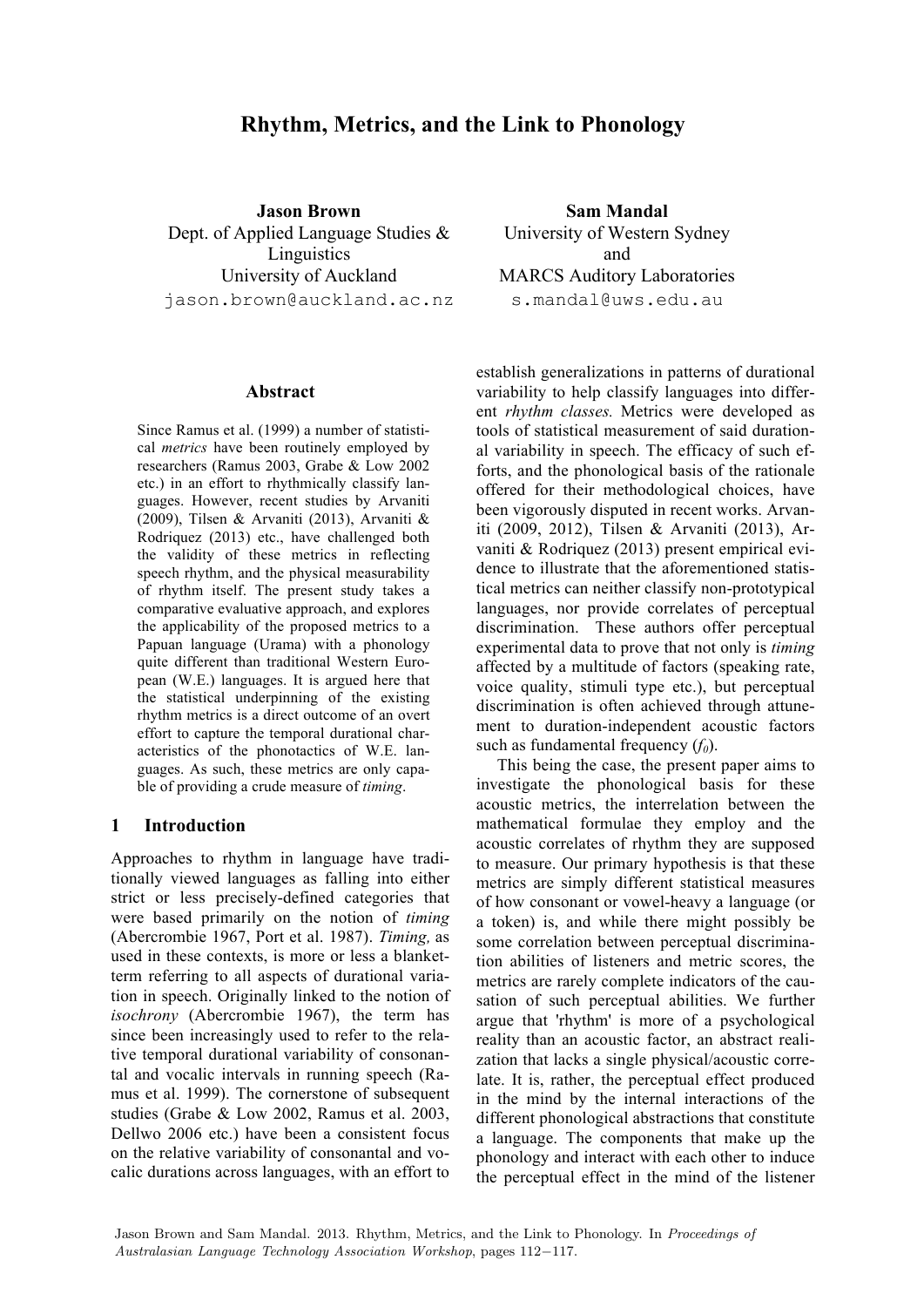that is *rhythm in speech,* and being a psychological reality rather than an acoustic entity *rhythm* is likely to elude any physical/acoustic probing. Thus, there is not much of a basis for *rhythmic classes* in these metrics (cf. Arvaniti 2009); however, they do reflect the gross phonological properties of a given language. To the extent that these phonological properties are specific properties of individual rhythm classes remains rather unsubstantiated in terms of empirical evidence.

This paper presents an instrumental study of a unique (and under-documented) language, and an elaboration of both whether the traditional methodologies and metrics that have yielded dubious results even for most Western European (W.E.) languages can capture the dynamics of a phonotactically 'strict' language, and what methodological changes may be required in order to accommodate under-studied phonological types.

## **2 Rhythm Metrics**

The search for the proper acoustic metrics to capture the durational variability patterns thought to be indicators of rhythmic typology, Ramus et al. (1999) claim, was based on the observations regarding certain phonotactic regularities in syllable structure within Romance and Germanic languages, as elucidated in Dauer (1983). However, Arvaniti (2009) finds that these metrics are only partially based on the eight parametric criteria elaborated by Dauer (1983), and further that Dauer's (1983) own study contradicts the predictions one would make based on her criteria for languages such as Greek and Spanish (Dauer 1983:58). As Arvaniti points out, the main source of complication is two-fold; (a) Dauer's (1983) criteria have not been rigorously tested with a wide enough cross-linguistic focus, and (b) while Dauer's criteria combine factors that directly reflect phonetic timing as well as ones with no direct link to timing (e.g. function of  $f_0$  in language), the design philosophy employed for the metrics only takes into account *those specific criteria that relate directly to timing* while excluding others. This is inherently problematic given that duration of segments, the main target of these statistical metrics, is affected by a multitude of factors like consonant gemination, phrase-final lengthening, syllable-position, focus-oriented lengthening, etc., all of which fail to be accounted for in the these metrics. As such, it becomes logically evident that these metrical measurements are very loosely based on a small subset of Dauer's (1983) criteria and can, at best, provide a very crude measurement of durational variability in speech.

Despite such obvious shortcomings, Ramus et al. (1999), for example, claims that a combination of %V and  $\Delta C$  provide the best correlates for acoustic rhythm. Their study was limited to mostly W.E. languages, and Grabe and Low (2002) rightly point out that using different metrics on a large sub-set of languages yield confusing results with the effect of classifying the same language into different rhythmic types. For example, a PVI-based measure classifies Thai as stress-timed and Luxembourgish as syllabletimed, while a combination of %V and  $\Delta C$  classify the same languages as being syllable-timed and stress-timed, respectively. Similarly, White and Mattys (2007a, 2007b) compared the efficacy of different metrical measurements using different varieties of English, and concluded that a combination of %V and VarcoV yields the most effective results. Other such attempts at arriving at the *perfect metric* abound in the literature, however one significant contribution made by Grabe and Low (2002) is the revelation that none of these metrical measurements fares very well when applied to (prosodically) non-prototypical, non-W.E. languages. One might wonder whether these metrics, and by extension Dauer's (1983) criteria, were a result of a focus on the phonology of these well-documented W.E. languages.

Arvaniti and Rodriquez (2013) point out that not only have rhythm discrimination experiments been conducted on a very small sub-set of languages, but the languages typically used for such experiments differ in other perceptual factors than timing, such as inherent speaking rate. While Germanic languages are typically spoken with a lower speaking rate, Romance languages employ a much faster rate (cf. Arvaniti & Rodriquez 2013). These *non-*rhythmic factors potentially lead to perceptual discrimination, thus rendering the conclusion that discrimination is due to rhythmic differences moot. In fact, Ramus et al. (2003) report that in their experiments Polish was discriminated from both English (stress timed) and Spanish (syllable timed), even though in that study it is classified as a stress-timed language. Clearly, rhythm (as captured by these metrics) cannot be the sole perceptual cue to inter-language discrimination.

The metrics under discussion here are:

**%V**: Proportion of vocalic intervals within an utterance, an indicator of overall syllable complexity, obtained by calculating the total duration of the utterance that is taken up by the vowels,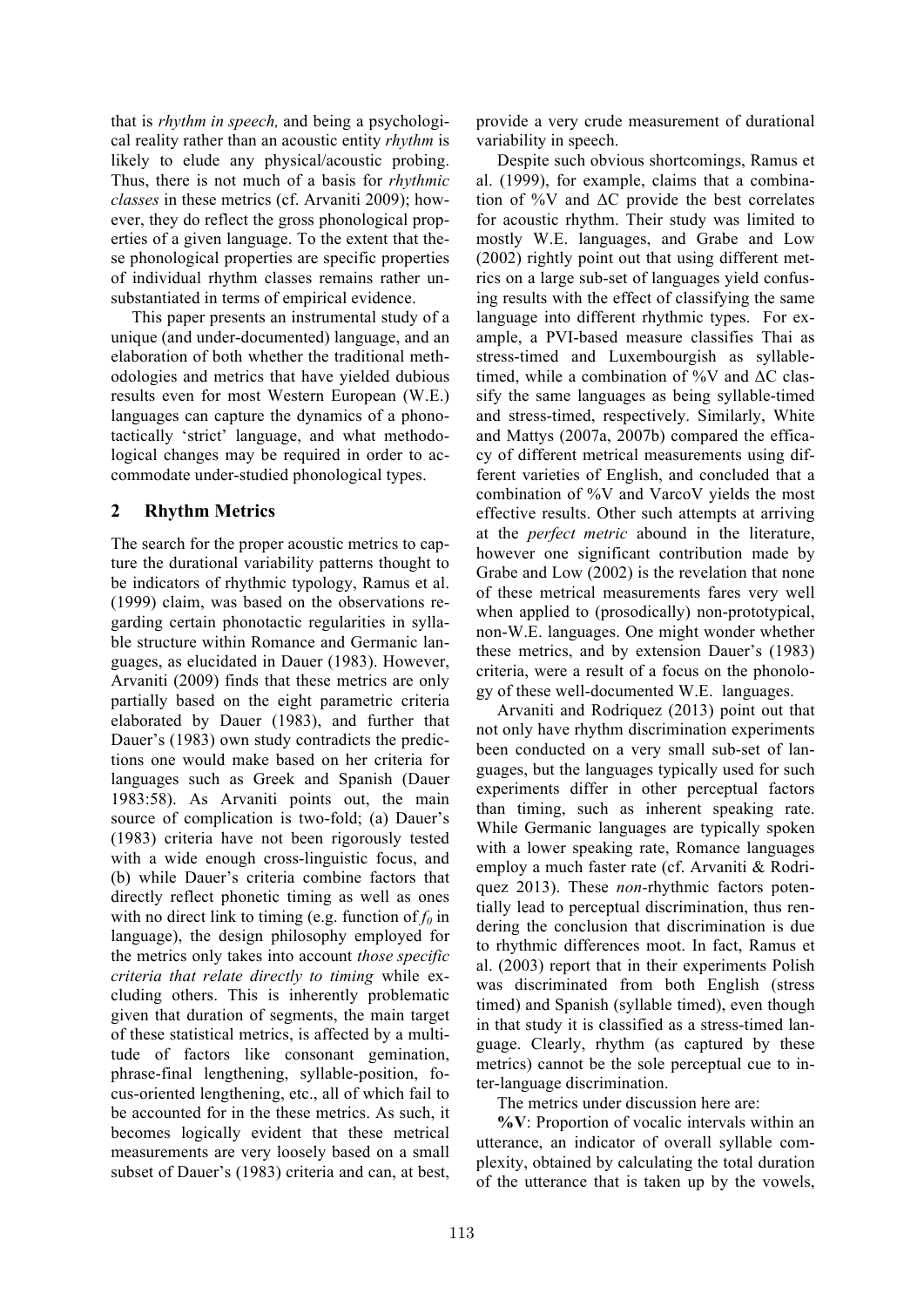i.e. [(sum total of all the vocalic intervals in the utterance) / (duration of the utterance)]  $x$  100. The basic problem with this approach is that it was developed with languages like English and German in mind, where Vs and Cs are either present in approximately equal amounts, or Cs slightly outnumber Vs, but where this is balanced out by the fact that vowels get lengthened or shortened regularly due to phonotactics, while consonants remain relatively unaffected. Speaking rate, likewise, affects vowel duration much more than consonant durations.

**PVI**: The pairwise variability index is calculated by taking into account the durational difference between pairs of successive intervals, then taking the absolute value |x| of the difference and dividing it by the mean duration of the pair. For rPVI, the division step is omitted. The division is done to normalize for speaking rates, and is applied to vowels only. Stress-timed languages like English tend to display high scores for nPVI, as they use full vowels as well as reduced vowels.

**Varco**: Coefficient of variation (of C and V), i.e. [(the standard deviation of vocalic/consonantal interval durations) / (mean of vocalic/consonantal duration)] x 100.

**ΔC & ΔV:** Standard deviation of the consonantal and vocalic duration of the utterances.

# **3 Methods**

The present study seeks to apply the various methodologies discussed in the preceding sections to an under-documented language, and test whether they are capable of providing a stable account of durational variability. The language considered for this study is Urama, a Papuan language of New Guinea. Urama is ideal as a test case, as its phonotactics are more 'strict' than W.E. languages: all syllables are open, no consonant clusters are allowed, there exists no vowel reduction, and there is no vowel length contrast. Thus, Urama tolerates long strings of vowels, but not of consonants.

Grabe and Low (2002) have pointed out that the proposed metrics are incapable of handling non-prototypical languages, and fail to classify these languages into any fixed rhythmic category (hence *non-prototypical)*. However, to the best of our knowledge, no one has tested how the durational contrasts of more exotic languages are captured by a system built almost entirely upon data from W.E**.** languages. Arvaniti (2012) suggests that in order to tap into the true timing pattern of a language, metric scores must be derived

for controlled and uncontrolled data. She suggests two types of control-data: type-1 designed to emulate syllable-timing by eliminating consonant clustering, vowel reductions etc. as much as permissible within the language's phonology, and type-2, designed to do just the opposite and emulate stress-timing. Such methodologies, however, fail to account for languages like Urama, which employs a strict (C)V template for its syllable-structure, while lacking any contrastive lengthening of vowels.

In this study, we employ the three most popular metric-combinations (%V-ΔC, CrPVI-VnPVI and %V-VarcoV) and test their effectiveness in capturing the timing patterns of Urama. We compare the scores to other languages in order to establish a cross-linguistic contrast with an effort to test the extent to which these metrics can reflect the differences in the phonological and phonetic properties of these languages.

### **3.1 Participants and Stimuli**

The participant is a female native speaker of Urama. There were two contexts in which speech data was collected: controlled speech contexts, where the participant was instructed to read and/or repeat sentences, spoken at a moderate rate, and spontaneous speech contexts.

For the controlled speech data, the participant was instructed to read/repeat a declarative sentence that was between 12-19 syllables long, and on average approximately 4-5 seconds in duration. In traditional metric-based rhythm studies the standard practice is to use declarative utterances because they are expected to most accurately approximate running speech (Ramus 1999, Grabe & Low 2002). However, in order to test whether clause type has an impact on the metrics, both interrogative and exclamative versions of the declarative sentence were also recorded for this study. There were 5 sentences constructed in this fashion, yielding 15 (3 conditions x 5 base sentences) sentences total. For the spontaneous contexts, a short (approximately 1.5 minute) narrative was collected, spoken at a rate appropriate for this kind of speech style. It is important to note here that if the metrics indeed capture *rhythm in speech*, a property of the inherent prosody of the language, the scores should be independent of both the type and the duration of the utterances used for analyses.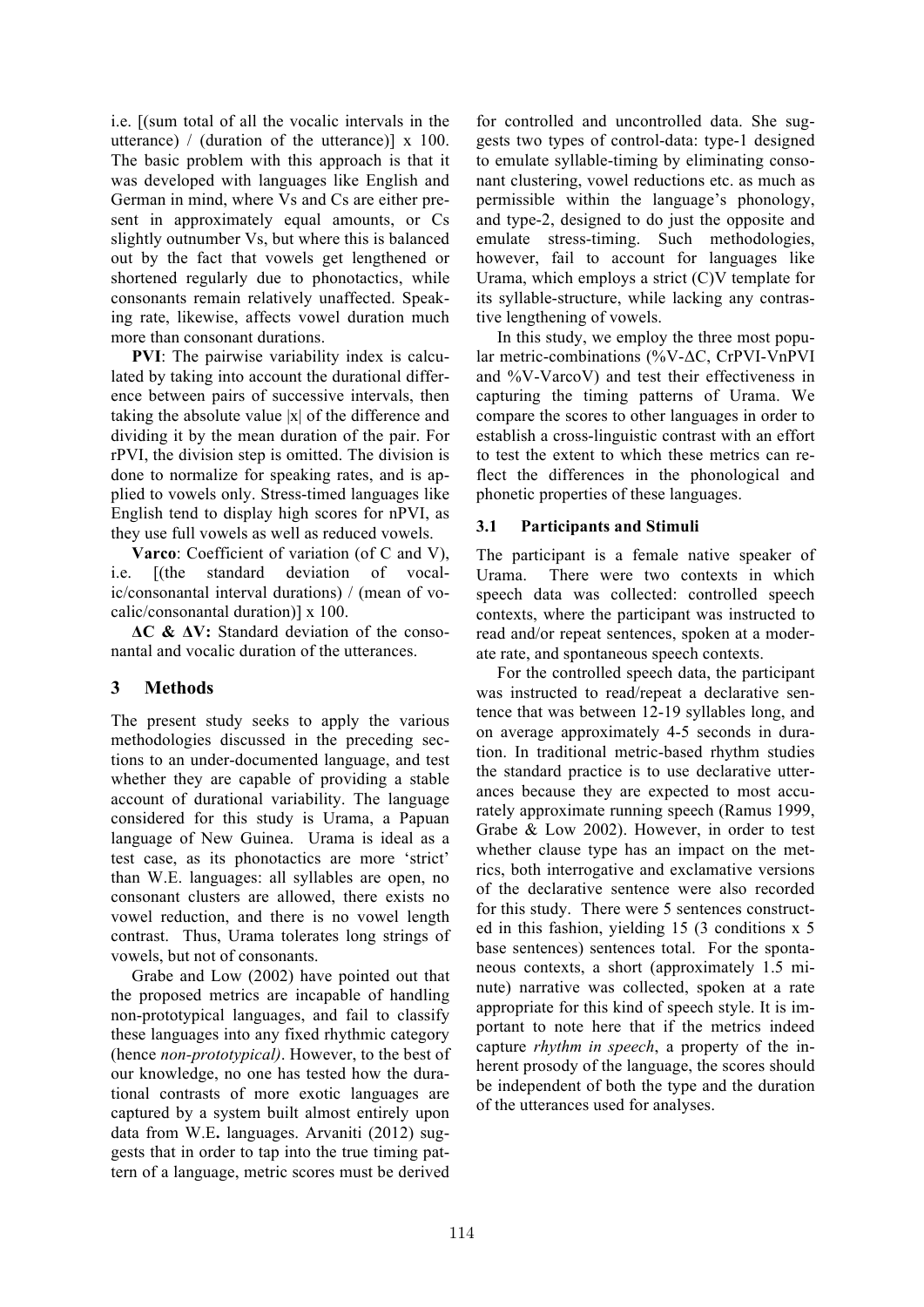### **4 Results**

The comparisons of each of the metrics for Urama, including interrogatives (Q) and exclamatives (!) vs. English, Dutch, French, and Spanish (from Arvaniti 2012) are presented below for controlled sentences.

stantially lower than any other language. This is again due to an imbalance in Vs vs. Cs.

Considering the mathematical rationale behind the different metrics employed in rhythm studies, it can be readily observed that Δ-values being simply *standard deviation* of vocalic/consonantal intervals remain unaffected by the *sequential* 

|              | English | Dutch | French | Spanish | Urama  | Urama Q | Urama! |
|--------------|---------|-------|--------|---------|--------|---------|--------|
| $\%$ V       | 40.1    | 42.3  | 43.6   | 43.8    | 51.45  | 54.68   | 57.1   |
| $\Delta C$   | 0.054   | 0.053 | 0.044  | 0.047   | 0.016  | 0.027   | 0.031  |
| $\Delta V$   | 0.046   | 0.042 | 0.038  | 0.033   | 0.025  | 0.023   | 0.035  |
| <b>CrPVI</b> | 5.6     | 6.2   | 4.8    | 5.25    | 0.017  | 0.019   | 0.021  |
| VnPVI        | 67      | 59.8  | 44.8   | 42.5    | 26.711 | 26.64   | 23.68  |

*patterning* of durational variability of segments- a key element underlying the perceptual effects of *speech rhythm*. The PVI,

Table 1: Controlled speech metric scores

The scores for spontaneous speech are compared with English, Spanish, and Italian in Table 2.

|                   | English | Spanish | Italian | Urama  |
|-------------------|---------|---------|---------|--------|
| varcoV            | 61.5    | 67.6    | 63.1    | 67.102 |
| VarcoC            | 58.1    | 50.9    | 52.3    | 35.299 |
| $\%V$             | 51.9    | 53.2    | 54.7    | 54.16  |
| $\Delta C$ (x100) | 63.4    | 47.3    | 43.1    | 3.3    |
| VnPVI             | 62.9    | 57.2    | 51.8    | 60.547 |
| <b>CrPVI</b>      | 73.8    | 51.6    | 46.1    | 0.039  |

Table 2: Spontaneous speech metric scores

What can be seen here are extremely low Cscores, especially CrPVI in spontaneous speech.

With respect to  $\%V$ , it is predicted that it is languages like Urama where this measure would be most likely to fail. Urama vowels, in any given utterance, outnumber consonants significantly. Hence, the longer the utterance, the more vowels there will be; with an increase in total data, the increase in the amount of Cs and Vs is far from equal. Given the controlled data above, the value ranges from 51.4 (for declaratives) to 57.1 (for exclamatives), which is a larger difference than is present between stress-timed English (40.1) and syllable-timed French (43.6).

There are similar problems with PVI values. In Urama vowel reduction is not a factor, not unlike French. The scores however are far greater than French, which is most likely due to the fact that a very low presence of consonants eliminates durational variability in vowels. Similarly, complete absence of consonant clusters contributes to significantly lower CrPVI scores. With respect to Varco, once again, the syllable structure employed by Urama explains the scores. While Spanish and Urama receive similar Varco V scores, the Varco C scores for Urama are subhowever, captures this *sequential patterning* by averaging the durational difference between successive vocalic or consonantal intervals:

$$
r \, PVI = \left[ \sum_{k=1}^{m-1} \left| d_k - d_{k+1} \right| / (m-1) \right]
$$

However, there are a couple of discrepancies present in the way in which PVI measures are usually applied. First, for vocalic intervals a *normalized* version of the PVI measure is used in order to *supposedly* correct for speaking rate and *tempo fluctuations*. This is achieved by relating the difference between two consecutive intervals to the mean of the two durations.

$$
n \, V = 100 \times \left[ \sum_{k=1}^{m-1} \left| \frac{d_k - d_{k+1}}{(d_k + d_{k+1})/2} \right| / (m-1) \right].
$$

The effect, however, is a very *local normalization* that actually ends up reducing length differences caused in running speech due to stress, accent and other phonotactic factors. Second, while it may still be argued that the PVI does indeed capture *some of the sequential patterning effects of duration* it still calculates vocalic and consonantal variations separately, and thus fail to capture any perceptual effects of vocalic and consonantal structure on the auditory rhythmic patterns of languages.

A third surprising result is the higher consonantal variability for all languages in spontaneous speech measures. Such results have been reported elsewhere (Barry & Russo 2003), with spontaneous speech from Italian reportedly exhibiting higher CrPVI values. In rhythmic terms, then, such results would suggest that spontaneous speech from the tested languages is *more* stresstimed than controlled utterances. Such differences between controlled and spontaneous speech data is presumably a direct result of seg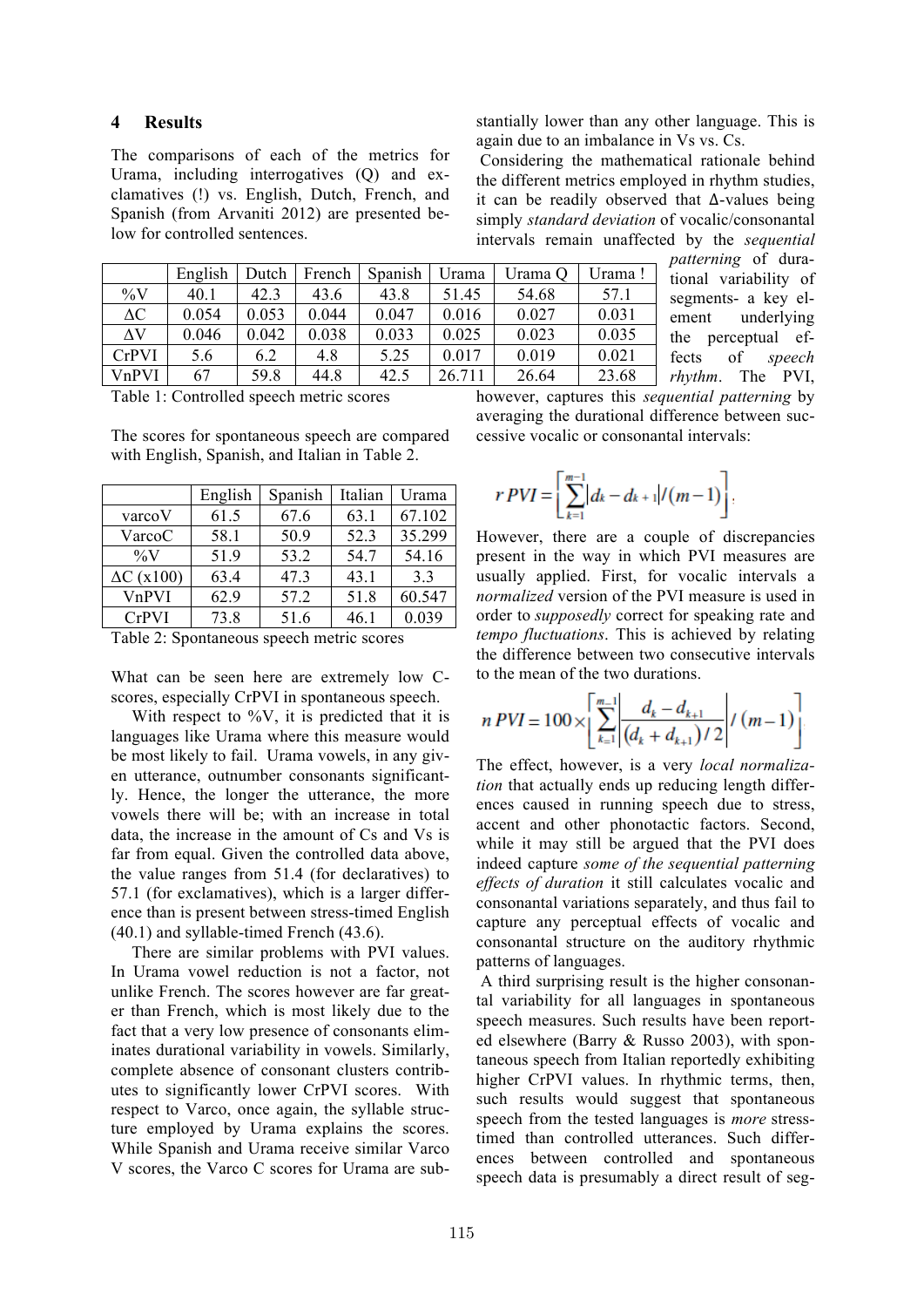mental lengthening of vowels and sonorants in running speech, and is likely to exhibit variation as a function of syntactic-lexical structure of phrases, focus, speech style, tempo, etc., all of which occur with greater variability and lesser predictability in *undersigned* and *uncontrolled*  speech.

Otherwise, Urama follows the pattern of changes in scores exhibited by other stress vs. syllabletimed languages in the tables, such as higher %V scores than stress-timed languages, lower PVI scores for vowels, etc. It tends to follow the syllable-timed languages in its scores when compared to English, with the only difference being that the difference in scores for Urama is substantial, an effect of the extremely V-heavy nature of the syllable-structure.

## **5 Conclusion**

W.E. languages tend to get grouped according to rhythm classes in metrical analysis, because these metrics were *specifically designed with their syllable structure and phonotactics* in mind. They do not reflect rhythm, only co-incidentally their scores for W.E. languages tend to correlate with rhythmic typology because the mathematic underpinnings of the metrics reflect phonotactic properties. The results reported for Urama illustrate how the variation in metric scores correlates with variation in phonotactics. Thus, these metrics only provide a *very crude* measure of timing, illustrated by the confusing inter-language scores. This has obvious implications for speech technology incorporating rhythmic properties, including automatic recognition of emotion (Ringeval et al. 2012), spoken language identification (Timoshenko & Höge 2007), Zhang & Glass 2009), and clinical applications (Selouani et al. 2012).

## **References**

- Abercrombie, D. 1967. *Elements of general phonetics* (Edinburgh University Press, Edinburgh).
- Arvaniti, A. 2009. Rhythm, timing and the timing of rhythm. *Phonetica* 66:46-63.
- Arvaniti, A. 2012. "The usefulness of metrics in the quantification of speech rhythm. *Journal of Phonetics* 40, 351–373.
- Arvaniti, A. & Rodriguez, T. 2013. The role of rhythm class, speaking rate and *F0* in language discrimination. *Laboratory Phonology*

4: 7-38.

- Barry, W.J. and Russo, M. 2003. "Measuring rhythm. Is it separable from speech rate?", Proceedings of the International AAI Workshop "Prosodic Interfaces", Nantes 27-29 mars, 2003
- Dauer, R. M. 1983. Stress-timing and syllabletiming reanalyzed. *Journal of Phonetics* 11:51-62.
- Dellwo, V. 2006. Rhythm and speech rate: A variation coefficient for deltaC. In P. Karnowski & I. Szigeti (Eds.), *Language and Language-Processing: Proceedings of the 38th Linguistics Colloquium*, Piliscsaba 2003 (pp. 231-241). Frankfurt am Main, Germany: Peter Lang.
- Grabe, E., & Low, E. L. 2002. Durational variability in speech and the rhythm class hypothesis. In C.Gussenhoven & N. Warner (Eds.), *Laboratory Phonology 7* (pp. 515- 546). Berlin: Mouton de Gruyter.
- Port, R.R., J. Dalby & M. O'Dell. 1987. Evidence for mora-timing in Japanese. *Journal of the Acoustical Society of America* 81:1574-1585.
- Ramus, F., Nespor, M., & Mehler, J. 1999. Correlates of linguistic rhythm in the speech signal. *Cognition* 73:265-292.
- Ramus, F. 2002. Acoustic correlates of linguistic rhythm: Perspectives. Proc. Speech Prosody, Aix-en-Provence 2002:115–120.
- Ringeval, F., Chetouani, M., & Schuller, B. 2012. Novel metrics of speech rhythm for the assessment of emotion. *Interspeech 2012*, pp. 2763-2766.
- Selouani, S.A., Dahmani, H., Amami, R. & Hamam, H. 2012. Using speech rhythm knowledge to improve dysarthric speech recognition. *International Journal of Speech Technology* 15:57-64.
- Tilsen, S. & Arvaniti, A. 2013. Speech rhythm analysis with decomposition of the amplitude envelope: Characterizing rhythmic patterns within and across languages. *Journal of the Acoustical Society of America* 134: 628-639.
- Timoshenko, E. & Höge, H. 2007. Using speech rhythm for acoustic language identification. *Interspeech 2007*, pp. 182-185.
- White, L. & Mattys, S. L. 2007a. Calibrating